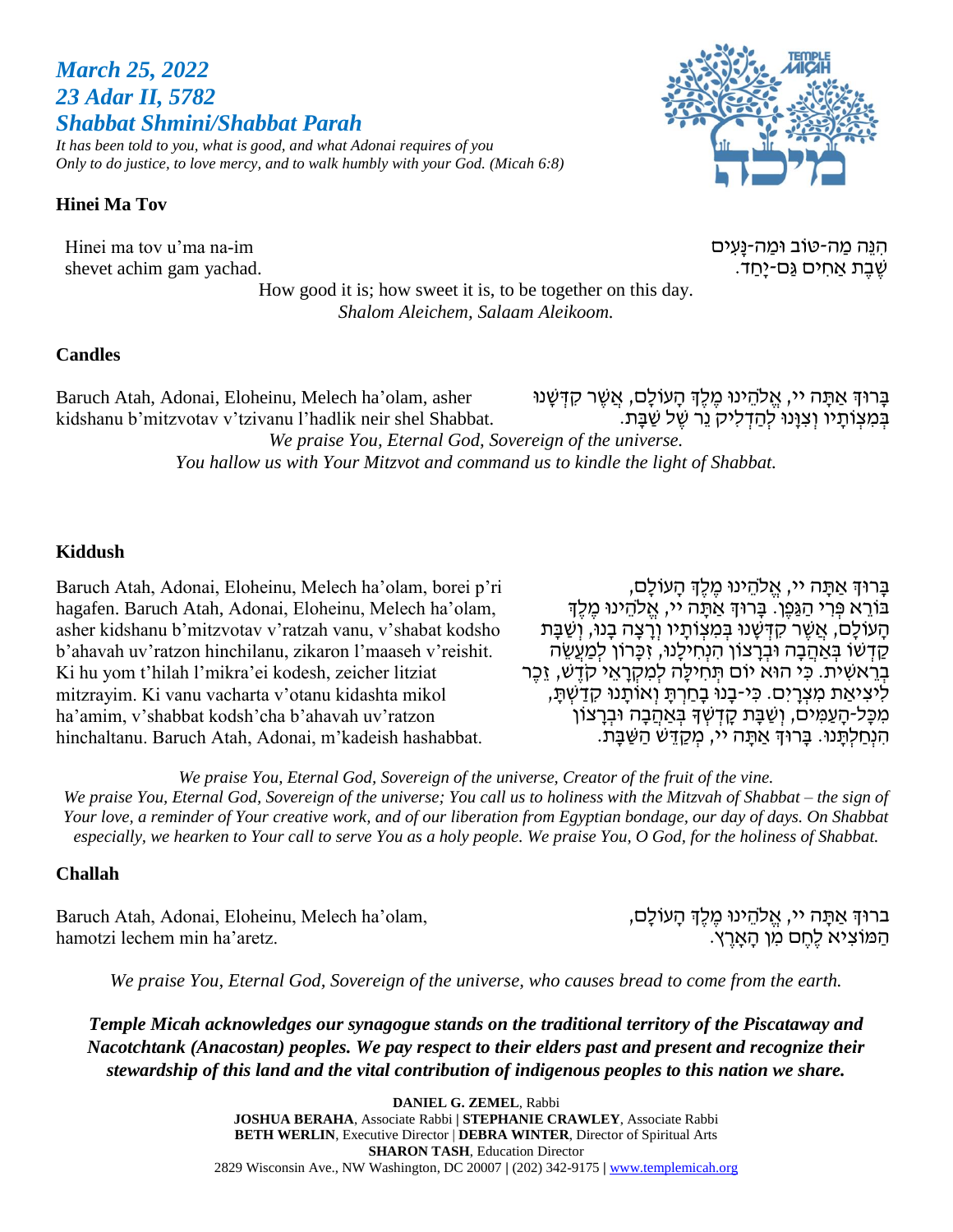## *Refuah Shleimah*

Emily Alpern-Fisch, Alan Appel, Ronni Behar, Ira Berlin, Sarah Biel, Michael Brenner, Ellen Buckley, Rose Burstin, Judith Chisholm, Barbara Cleveland, Netanel Felber, Chelo Fournier, Marlene Garnett, Robert Garnett, Jeffrey Goodman, Richard Greenfield, Ezra Mac Grossman, David Hahn, Judy Hurvitz, Jennifer Jaye, Deborah Kraut, Joan Kupferberg, Wasu Lawal, Philip Levine, Stu Levine, Sam Levinson, Dan Lutenegger, Chris Mahle, Mildred Marin, Stephanie Mendez, Sophie Meyers, Lynda Mulhauser, Robin Parry, Rebecca Prigal, Rachel bat Chava, Lois Rosen, Eric Rosenberg, Rabbi Steve Sager, Sarah Golde bat Shifrah, David Scheever, Charles Schussheim, Cynthia Seymour, Sam Sinkler, Betty Ustun, Heather Weisman, Mimi Wolf

## *We Remember a Few of Far Too Many Lives Lost to COVID-19*

Melvin Gwanzura, 43, teacher, psychologist, and immigrant, London, United Kingdom Brian Hansen, 40, "never failed to have the tool someone needed," Hawthorne, Wisconsin Andrew Farres Jr., 62, grandparent and professional cook, Chilhowie, Virginia

## *We Remember Those Lost to Violence in Washington, DC*

Jacky Brooks, 20, Hyattsville, MD; Mark Cobrand, 28, no fixed address; Dmaree Miller, 18, NE DC

### *Shiva*

Ginda "Ina" Benenson, great-aunt of Jane Yamaykin; Marcia Splaver Preiss

### *Shloshim*

Susan Maltz Schultz, Stanley Talpers

### *Yahrzeit*

Charles Carroll, Jack Chernak, Rose Closter, Lorraine Cohen, Murray Dick, Myron Goren, Howard Paul Greenwald, Jacob Grohman, Gary Hamos, Estelle Levite, Karen Linett, Esther Ludwig, Maurice "Mort" Melamed, Nancy Moran, Laura Munter, Thomas L. Newberry, Paul Nussbaum, Bernard Podolsky, Morris Povar, Walter Quinn, Anna Raitiere, Jeannette Rosen, Larry John Roumell, Lionel Stanfield, Mira Temchin, Kenneth Wentworth, Samantha Kamionka Wilson, Faye Goldman Wilson